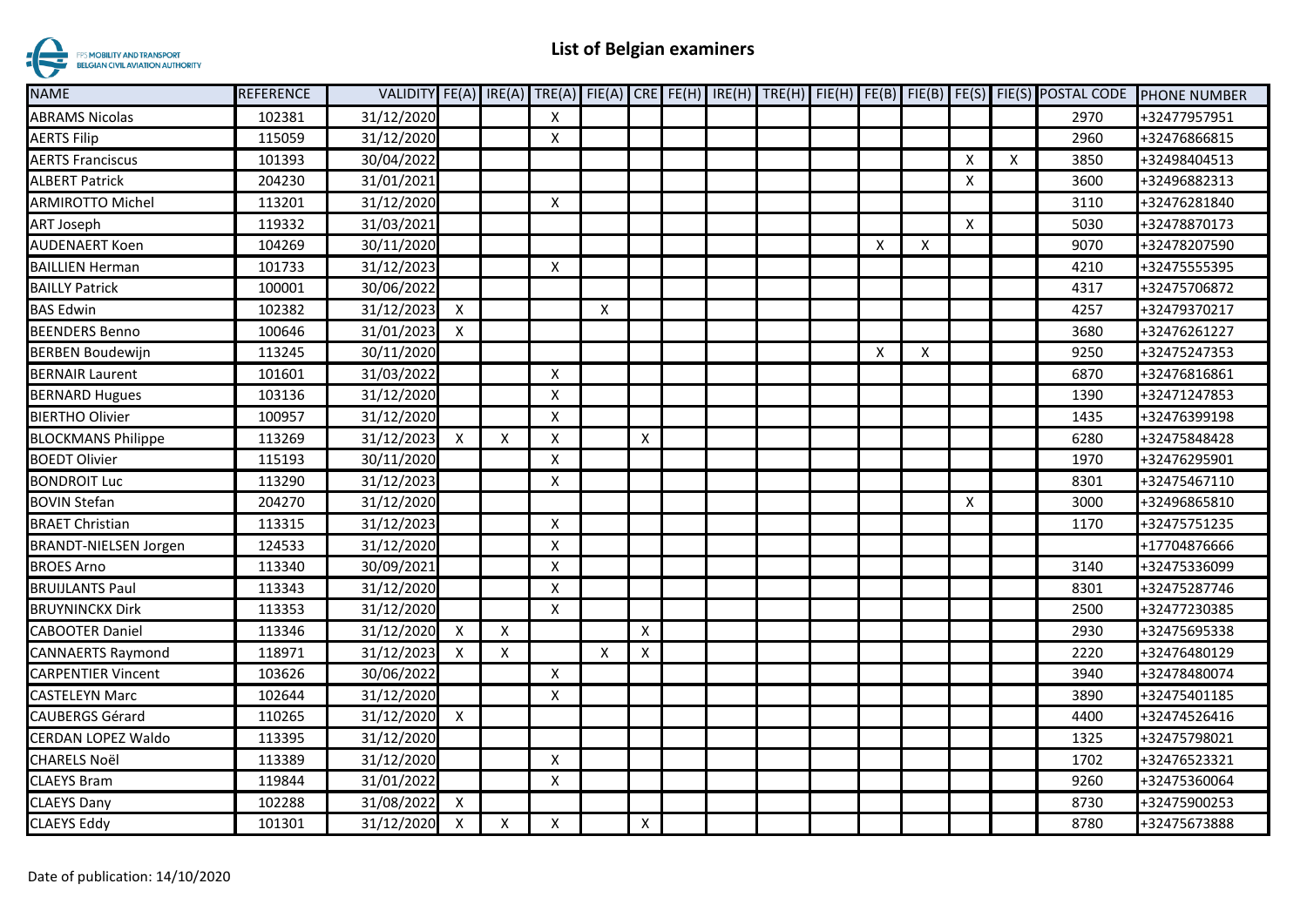

| <b>NAME</b>              | <b>REFERENCE</b> |              |                           |                           |                           |                           |                           |                |   |   |  |                           |   | VALIDITY FE(A) IRE(A) TRE(A) FIE(A) CRE FE(H) IRE(H) TRE(H) FIE(H) FE(B) FIE(B) FE(S) FIE(S) POSTAL CODE | <b>PHONE NUMBER</b> |
|--------------------------|------------------|--------------|---------------------------|---------------------------|---------------------------|---------------------------|---------------------------|----------------|---|---|--|---------------------------|---|----------------------------------------------------------------------------------------------------------|---------------------|
| <b>CLAVAREAU Michel</b>  | 113423           | 31/12/2020   |                           |                           | X                         |                           |                           |                |   |   |  |                           |   | 2547                                                                                                     | +32473927498        |
| <b>CLOET François</b>    | 204096           | 31/01/2023   | $\boldsymbol{\mathsf{X}}$ | X                         |                           |                           | $\boldsymbol{\mathsf{X}}$ |                |   |   |  |                           |   | 5640                                                                                                     | +32494645556        |
| <b>COMPÈRE Rudy</b>      | 113432           | 31/12/2020   |                           |                           | Χ                         |                           |                           |                |   |   |  |                           |   | 4860                                                                                                     | +32478980968        |
| <b>CORBEEL Christian</b> | 122438           | 31/10/2020   |                           |                           |                           |                           |                           |                |   |   |  | Χ                         |   | 4100                                                                                                     | +32495619009        |
| <b>CORNEILLIE Gérard</b> | 204297           | 30/11/2020   |                           |                           |                           |                           |                           |                |   |   |  |                           | X | 7600                                                                                                     | +32495247702        |
| <b>CORNELISSEN Serge</b> | 204299           | 31/12/2020   |                           |                           |                           |                           |                           |                |   |   |  | $\boldsymbol{\mathsf{X}}$ | X | 3970                                                                                                     | +32477373269        |
| <b>CRAMERS Erik</b>      | 113459           | 31/12/2020   |                           |                           | $\boldsymbol{\mathsf{X}}$ |                           |                           |                |   |   |  |                           |   | 2540                                                                                                     | +32476251131        |
| <b>CREETEN Daniel</b>    | 100483           | 31/12/2020   | $\mathsf{x}$              | $\mathsf{X}$              |                           |                           | Χ                         |                |   |   |  |                           |   | 3570                                                                                                     | +32477501014        |
| <b>CREUPELANDT Dirk</b>  | 100091           | 31/07/2021   |                           |                           | X                         |                           |                           |                |   |   |  |                           |   | 3078                                                                                                     | +32477241493        |
| <b>CROON Daniel</b>      | 113468           | 30/06/2022   |                           |                           |                           |                           |                           | $\pmb{\times}$ | X | X |  |                           |   | 8300                                                                                                     | +32477832178        |
| <b>CROP Hendrik</b>      | 117136           | 31/05/2022   |                           |                           |                           |                           |                           |                | Χ |   |  |                           |   | 8620                                                                                                     | +32496984868        |
| DANAU Jan                | 100532           | 17/11/2020   |                           |                           | $\boldsymbol{\mathsf{X}}$ |                           |                           |                |   |   |  |                           |   | 3150                                                                                                     | +32474587111        |
| DANNIAU Maxime           | 124321           | 31/03/2023 X |                           |                           |                           |                           |                           |                |   |   |  |                           |   | 1476                                                                                                     | +32497072831        |
| DE BACKER Daniel         | 100640           | 31/12/2020   |                           |                           | $\boldsymbol{\mathsf{x}}$ |                           |                           |                |   |   |  |                           |   | 1410                                                                                                     | +32498487090        |
| DE BLOCK Philippe        | 115195           | 31/08/2022   |                           |                           | $\boldsymbol{\mathsf{X}}$ |                           |                           |                |   |   |  |                           |   | 3140                                                                                                     | +32476543193        |
| DE BRUYN Jan             | 113522           | 31/12/2023   | X                         | $\boldsymbol{\mathsf{x}}$ | $\boldsymbol{\mathsf{X}}$ |                           | X                         |                |   |   |  |                           |   | 3980                                                                                                     | +32475509663        |
| DE BUSSER Hubert         | 204312           | 31/01/2021   |                           |                           |                           |                           |                           |                |   |   |  | $\boldsymbol{\mathsf{X}}$ |   | 2250                                                                                                     | +32477772311        |
| <b>DE COCK Guido</b>     | 113541           | 31/12/2023   | $\boldsymbol{\mathsf{X}}$ | X                         | Χ                         | $\boldsymbol{\mathsf{X}}$ | X                         |                |   |   |  |                           |   | 2870                                                                                                     | +32475854860        |
| DE CORTE Dirk            | 113540           | 31/12/2020   | X                         | X                         | x                         |                           | $\pmb{\times}$            |                |   |   |  |                           |   | 9270                                                                                                     | +32475832015        |
| DE CORTE Henk            | 113543           | 30/09/2021   |                           |                           | X                         |                           |                           |                |   |   |  |                           |   | 9070                                                                                                     | +32476711340        |
| DE CUYPER Kurt           | 116000           | 30/06/2023   | $\boldsymbol{\mathsf{x}}$ | $\boldsymbol{\mathsf{X}}$ | x                         |                           |                           |                |   |   |  |                           |   | 3061                                                                                                     | +32475835065        |
| <b>DE KROCK Bart</b>     | 118520           | 30/11/2020   | $\mathsf{X}$              |                           |                           |                           |                           |                |   |   |  |                           |   | 3600                                                                                                     | +32477986219        |
| <b>DE NAEYER Pierre</b>  | 113620           | 31/12/2023   |                           |                           | $\boldsymbol{\mathsf{X}}$ |                           |                           |                |   |   |  |                           |   | 5100                                                                                                     | +491722816174       |
| DE OST Jan               | 120749           | 30/06/2021   |                           |                           | $\boldsymbol{\mathsf{X}}$ |                           |                           |                |   |   |  |                           |   | 3201                                                                                                     | +32477639969        |
| DE PAEPE Frank           | 102085           | 31/12/2020   | X                         | $\boldsymbol{\mathsf{X}}$ |                           |                           | X                         |                |   |   |  |                           |   | 3600                                                                                                     | +32477511195        |
| DE RAEDEMAECKER Dirk     | 113648           | 31/12/2020   |                           |                           | X                         |                           |                           |                |   |   |  |                           |   | 2630                                                                                                     | +32494690197        |
| DE RIDDER Marianne       | 113645           | 31/12/2020   |                           |                           | Χ                         |                           |                           |                |   |   |  |                           |   | 2960                                                                                                     | +32479351190        |
| DE RIDDER Peter          | 113644           | 31/12/2020   |                           |                           | X                         |                           |                           |                |   |   |  |                           |   | 3078                                                                                                     | +32473735625        |
| DE ROM Xavier            | 115781           | 31/07/2023   | $\mathsf{X}$              |                           |                           | $\boldsymbol{\mathsf{X}}$ |                           |                |   |   |  |                           |   | 1120                                                                                                     | +32477960780        |
| DE SUTTER Stefan         | 102661           | 30/11/2023   |                           |                           | $\boldsymbol{\mathsf{x}}$ |                           |                           |                |   |   |  |                           |   | 9930                                                                                                     | +32477510347        |
| DE WEYER David           | 104825           | 31/08/2022   | $\mathsf{X}$              | X                         |                           |                           | Χ                         |                |   |   |  |                           |   | 2640                                                                                                     | +32475278730        |
| DE WINTER Danny          | 118773           | 31/12/2020   |                           |                           |                           |                           |                           |                |   |   |  | $\boldsymbol{\mathsf{X}}$ |   | 9473                                                                                                     | +32475287472        |
| DE WINTER Dirk           | 113717           | 31/07/2022   |                           |                           | X                         |                           |                           |                |   |   |  |                           |   | 2800                                                                                                     | +32495667429        |
| <b>DEBRAS Pierre</b>     | 100335           | 31/12/2020   | X                         |                           | Χ                         |                           |                           |                |   |   |  |                           |   | 4360                                                                                                     | +32475826886        |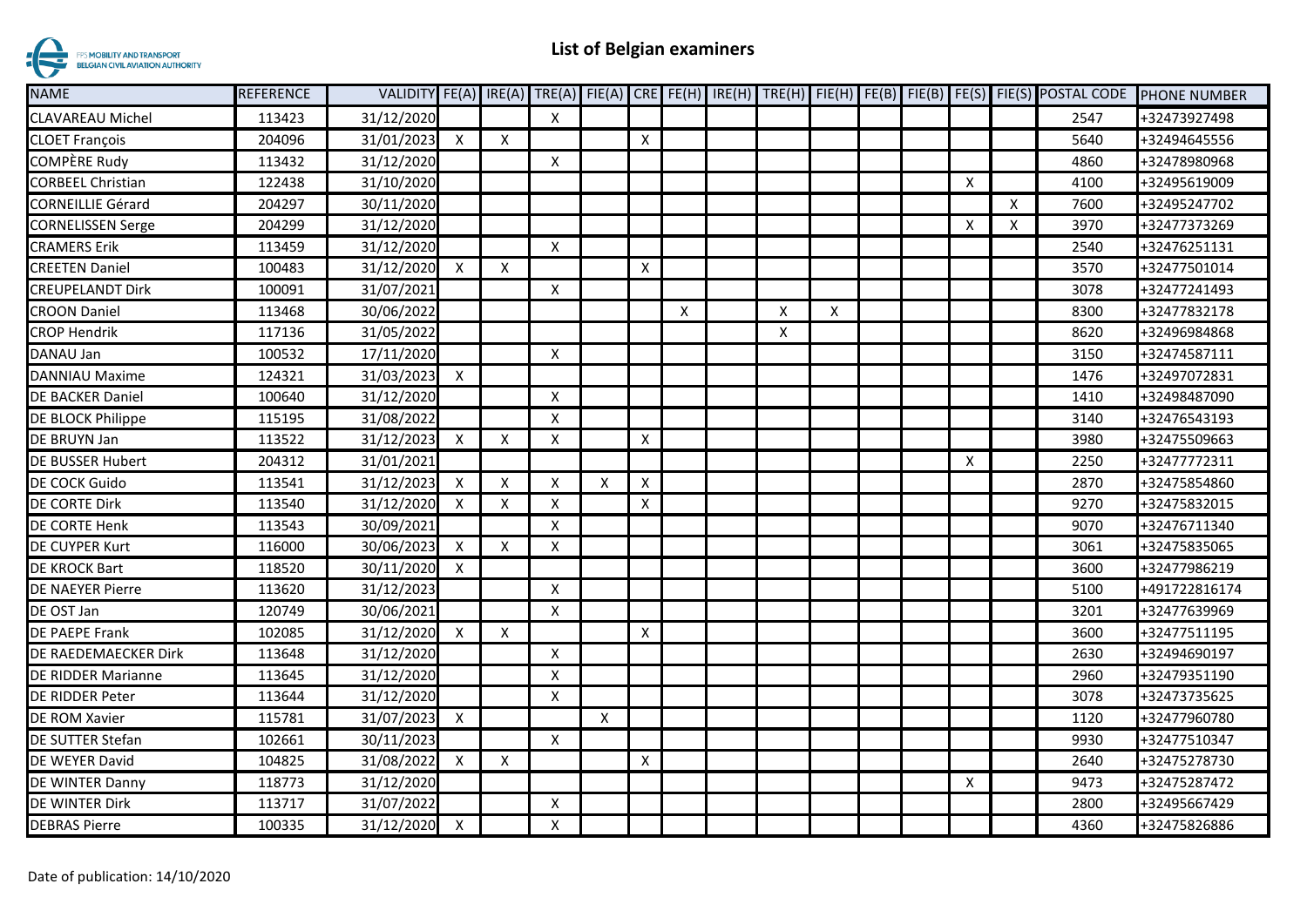

| <b>NAME</b>                  | <b>REFERENCE</b> |            |                           |                           |                           |                           |   |  |  |   |   |                           |                           | VALIDITY FE(A) IRE(A) TRE(A) FIE(A) CRE FE(H) IRE(H) TRE(H) FIE(H) FE(B) FIE(B) FE(S) FIE(S) POSTAL CODE | <b>PHONE NUMBER</b> |
|------------------------------|------------------|------------|---------------------------|---------------------------|---------------------------|---------------------------|---|--|--|---|---|---------------------------|---------------------------|----------------------------------------------------------------------------------------------------------|---------------------|
| <b>DECK Frankie</b>          | 117800           | 31/12/2020 | X                         |                           |                           |                           |   |  |  |   |   |                           |                           | 8740                                                                                                     | +32475526086        |
| <b>DECOCK Bart</b>           | 106602           | 31/12/2023 |                           |                           | $\boldsymbol{\mathsf{X}}$ |                           |   |  |  |   |   |                           |                           | 1473                                                                                                     | +32475859080        |
| <b>DEFOOZ Philippe</b>       | 104258           | 31/12/2020 |                           |                           |                           |                           |   |  |  |   |   | $\boldsymbol{\mathsf{X}}$ | $\boldsymbol{\mathsf{X}}$ | 4360                                                                                                     | +32476878247        |
| <b>DEFOUR Dieter</b>         | 102624           | 31/03/2021 | $\boldsymbol{\mathsf{X}}$ | X                         | $\boldsymbol{\mathsf{x}}$ |                           |   |  |  |   |   |                           |                           | 8850                                                                                                     | +32477811785        |
| <b>DEFRANCQ Katia</b>        | 113551           | 31/12/2020 |                           |                           | $\boldsymbol{\mathsf{X}}$ |                           |   |  |  |   |   |                           |                           | 1860                                                                                                     | +32476417075        |
| <b>DEGEN Jean-Christophe</b> | 104275           | 31/12/2020 |                           |                           | X                         |                           |   |  |  |   |   |                           |                           | 4052                                                                                                     | +32475383713        |
| <b>DEGROOTE Robbin</b>       | 102290           | 31/03/2022 |                           |                           | $\boldsymbol{\mathsf{x}}$ |                           |   |  |  |   |   |                           |                           | 9690                                                                                                     | +32475910589        |
| <b>DEJONGHE Didier</b>       | 100073           | 28/02/2021 | X                         | $\boldsymbol{\mathsf{X}}$ |                           | $\times$                  | X |  |  |   |   |                           |                           | 8800                                                                                                     | +32478745436        |
| <b>DEKIMPE Jan</b>           | 113573           | 31/12/2020 |                           |                           | $\boldsymbol{\mathsf{x}}$ |                           |   |  |  |   |   |                           |                           | 8530                                                                                                     | +32499892494        |
| <b>DELVAUX Bernard</b>       | 110662           | 31/03/2022 |                           |                           | $\times$                  |                           |   |  |  |   |   |                           |                           | 3020                                                                                                     | +32477892416        |
| DEMOULIN Christophe          | 116385           | 30/09/2021 |                           |                           | $\times$                  |                           |   |  |  |   |   |                           |                           | 3370                                                                                                     | +32497549430        |
| <b>DEMUNTER Hedwig</b>       | 120542           | 31/10/2020 |                           |                           |                           |                           |   |  |  |   |   | $\boldsymbol{\mathsf{X}}$ |                           | 3110                                                                                                     | +32495598214        |
| <b>DEN HOLLANDER Edgard</b>  | 113630           | 31/12/2020 | X                         | X                         | X                         | $\boldsymbol{\mathsf{x}}$ | X |  |  |   |   |                           |                           | 2930                                                                                                     | +3236518019         |
| <b>DENIS Eric</b>            | 110732           | 31/12/2020 |                           |                           | X                         |                           |   |  |  |   |   |                           |                           | 1300                                                                                                     | +32498545327        |
| <b>DENIS Robert</b>          | 102716           | 31/12/2023 |                           |                           | X                         |                           |   |  |  |   |   |                           |                           | 2450                                                                                                     | +32478784321        |
| <b>DENOULET Filip</b>        | 113628           | 30/11/2023 |                           |                           | $\boldsymbol{\mathsf{x}}$ |                           |   |  |  |   |   |                           |                           | 1981                                                                                                     | +32476466309        |
| <b>DESMET Charles</b>        | 110772           | 28/02/2021 |                           |                           |                           |                           |   |  |  | X | X |                           |                           | 1150                                                                                                     | +32472222333        |
| <b>DEWEERDT Mark</b>         | 113671           | 31/12/2023 |                           |                           | $\boldsymbol{\mathsf{x}}$ |                           |   |  |  |   |   |                           |                           |                                                                                                          | +86182227729        |
| <b>DIERICK Walter</b>        | 104897           | 31/12/2023 |                           |                           | X                         |                           |   |  |  |   |   |                           |                           | 9070                                                                                                     | +32476460172        |
| <b>DIERICKX Yves</b>         | 101722           | 30/09/2023 |                           |                           | $\times$                  |                           |   |  |  |   |   |                           |                           | 1745                                                                                                     | +32478249757        |
| <b>DIRIX Stefaan</b>         | 119359           | 31/10/2020 |                           |                           |                           |                           |   |  |  |   |   | $\boldsymbol{\mathsf{x}}$ |                           | 1750                                                                                                     | +3254569591         |
| DOCK José                    | 113737           | 31/12/2023 |                           |                           | $\boldsymbol{\mathsf{X}}$ |                           |   |  |  |   |   |                           |                           |                                                                                                          | +32479977086        |
| <b>DONNAY Daniel</b>         | 113740           | 31/12/2023 | X                         | X                         | X                         | X                         | Χ |  |  |   |   |                           |                           | 4460                                                                                                     | +32475435420        |
| DORMANT Jean-Louis           | 104960           | 31/05/2022 |                           |                           |                           |                           |   |  |  |   |   | $\boldsymbol{\mathsf{X}}$ | X                         | 5020                                                                                                     | +32498607732        |
| <b>DUPONT Christophe</b>     | 101730           | 28/02/2022 |                           |                           | $\boldsymbol{\mathsf{X}}$ |                           |   |  |  |   |   |                           |                           | 1341                                                                                                     | +32475851739        |
| <b>ELIAS Jean-Marc</b>       | 113771           | 31/12/2020 |                           |                           | $\times$                  |                           |   |  |  |   |   |                           |                           |                                                                                                          |                     |
| <b>ENGELEN Peter</b>         | 104571           | 31/12/2020 |                           |                           | X                         |                           |   |  |  |   |   |                           |                           | 2960                                                                                                     | +32476927420        |
| <b>ENGELS Hans</b>           | 120354           | 31/08/2022 | X                         |                           |                           |                           |   |  |  |   |   |                           |                           | 2970                                                                                                     | +32475515888        |
| <b>EVENS Jan</b>             | 113785           | 31/12/2020 | X                         | $\boldsymbol{\mathsf{X}}$ | $\boldsymbol{\mathsf{X}}$ |                           |   |  |  |   |   |                           |                           | 3010                                                                                                     | +32475811100        |
| <b>EVENS Kenneth</b>         | 101629           | 30/11/2020 |                           |                           |                           |                           |   |  |  |   |   | $\boldsymbol{\mathsf{x}}$ |                           | 3118                                                                                                     | +32475748776        |
| <b>FLAMENT Patrick</b>       | 113805           | 31/12/2020 |                           |                           | X                         |                           |   |  |  |   |   |                           |                           | 4367                                                                                                     | +32475822669        |
| FOBE Didier                  | 116091           | 30/06/2023 |                           |                           | X                         |                           |   |  |  |   |   |                           |                           | 6120                                                                                                     | +32479914194        |
| FORNET David Désiré Arthur   | 210233           | 31/01/2021 |                           |                           |                           |                           | X |  |  |   |   |                           |                           |                                                                                                          |                     |
| FORÉ Serge                   | 105294           | 30/09/2021 |                           |                           | $\boldsymbol{\mathsf{X}}$ |                           |   |  |  |   |   |                           |                           | 3078                                                                                                     | +32475625425        |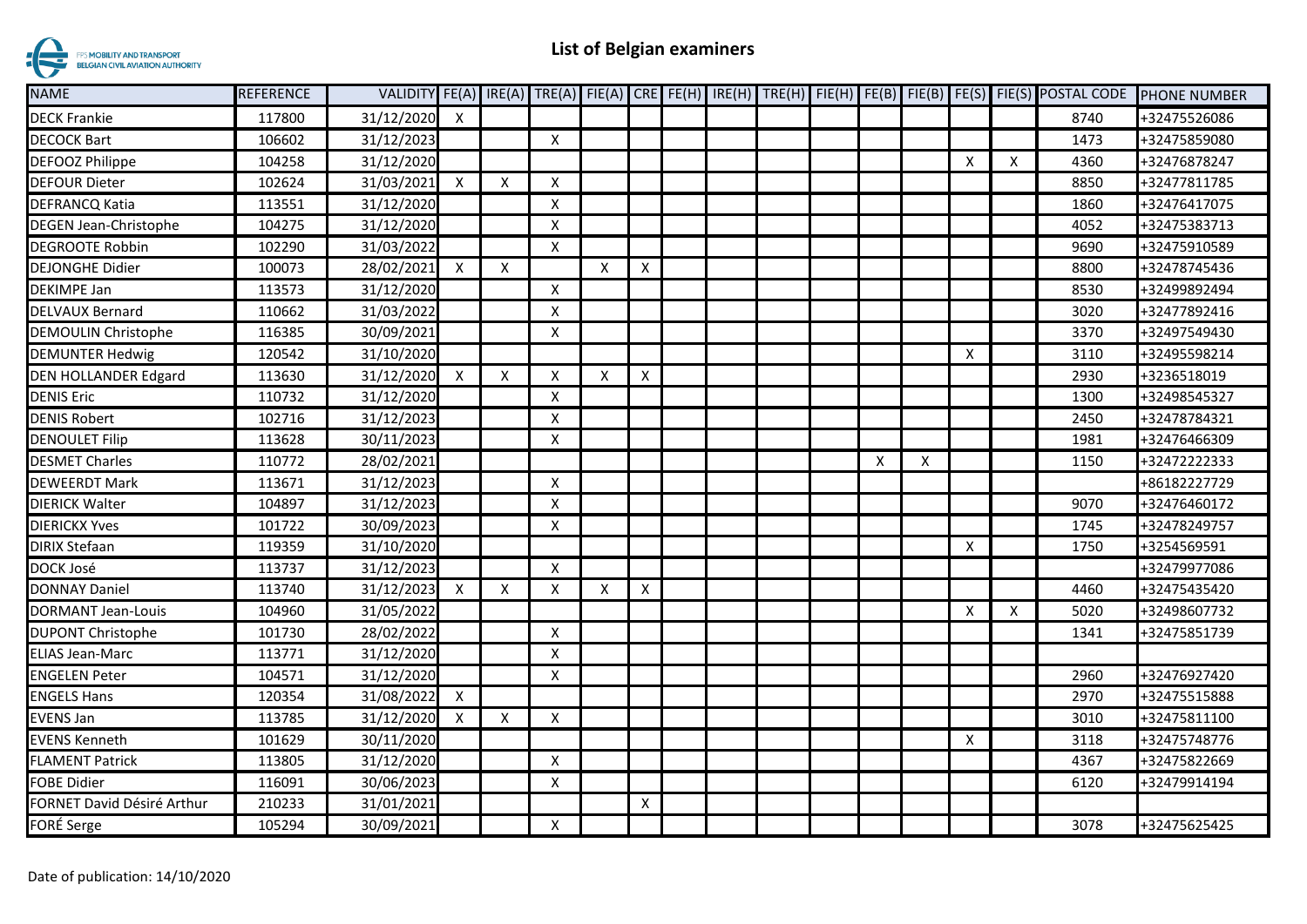

| <b>NAME</b>                 | <b>REFERENCE</b> | VALIDITY FE(A) IRE(A) |   |          |                           |   |   |   |   |   |  |                           |                           | TRE(A) FIE(A) CRE FE(H) IRE(H) TRE(H) FIE(H) FE(B) FIE(B) FE(S) FIE(S) POSTAL CODE | <b>PHONE NUMBER</b> |
|-----------------------------|------------------|-----------------------|---|----------|---------------------------|---|---|---|---|---|--|---------------------------|---------------------------|------------------------------------------------------------------------------------|---------------------|
| <b>FOUCART Barth</b>        | 113807           | 31/12/2020            | X | X        | X                         |   |   |   |   |   |  |                           |                           | 8200                                                                               | +32475443911        |
| FRAIKIN Jean                | 113804           | 31/12/2020            |   |          | X                         |   |   |   |   |   |  |                           |                           | 4000                                                                               | +32477500344        |
| <b>GEYSKENS Frank</b>       | 115744           | 30/06/2022            |   |          |                           |   | X | X | X | X |  |                           |                           | 1390                                                                               | +32477707889        |
| <b>GILDEMYN Guy</b>         | 204389           | 30/11/2020            |   |          |                           |   |   |   |   |   |  | $\boldsymbol{\mathsf{x}}$ |                           | 8420                                                                               | +32475764489        |
| <b>GOBRON Michel</b>        | 113867           | 31/12/2020            |   |          | Χ                         |   |   |   |   |   |  |                           |                           | 1950                                                                               | +32479218699        |
| <b>GOFFART Marc</b>         | 113871           | 31/12/2020            |   |          | X                         |   |   |   |   |   |  |                           |                           | 1150                                                                               | +32472517755        |
| <b>GOVERS Patrick</b>       | 204390           | 30/11/2020            |   |          |                           |   |   |   |   |   |  | $\boldsymbol{\mathsf{X}}$ | X                         | 3920                                                                               | +32477358486        |
| <b>GRYPDONCK Marc</b>       | 100647           | 28/02/2023            |   |          | X                         |   |   |   |   |   |  |                           |                           | 1320                                                                               | +32494641000        |
| <b>GUYAUX Christian</b>     | 113902           | 31/12/2020            |   |          | X                         |   |   |   |   |   |  |                           |                           | 1440                                                                               | +32475299571        |
| <b>HALLEUX Luc</b>          | 113914           | 31/12/2020            | X | X        |                           |   |   |   |   |   |  |                           |                           | 5020                                                                               | +32497383616        |
| <b>HANUISE Jean-Willy</b>   | 113917           | 31/08/2023            |   |          |                           |   |   |   |   |   |  |                           |                           | 7600                                                                               |                     |
| HENDRICKX Constantijn       | 204865           | 31/08/2022            |   |          | $\boldsymbol{\mathsf{X}}$ |   |   |   |   |   |  |                           |                           |                                                                                    | +31629062362        |
| <b>HENDRIKS Mattheus</b>    | 201111           | 31/07/2023            |   |          | X                         |   |   |   |   |   |  |                           |                           |                                                                                    | +32473934679        |
| <b>HEUREUX Philippe</b>     | 113969           | 31/12/2020            |   |          | X                         |   |   |   |   |   |  |                           |                           | 1480                                                                               | +32477349190        |
| <b>HOERNAERT Ingmar</b>     | 113980           | 31/12/2020            |   |          | $\times$                  |   |   |   |   |   |  |                           |                           | 2861                                                                               | +32475929475        |
| <b>HOLEMANS Peter</b>       | 102740           | 31/12/2020            |   |          | X                         |   |   |   |   |   |  |                           |                           | 2800                                                                               | +32474515678        |
| <b>HOLSTEYNS Herman</b>     | 204406           | 31/12/2020            |   |          |                           |   |   |   |   |   |  | $\boldsymbol{\mathsf{X}}$ |                           | 3530                                                                               | +32473341574        |
| <b>HUDZIAK Pascal</b>       | 116886           | 30/06/2022            |   |          |                           |   | X |   | Χ | X |  |                           |                           | 4140                                                                               | +32492286806        |
| <b>HUYSMANS Dominique</b>   | 118469           | 31/10/2021            |   |          | X                         |   |   |   |   |   |  |                           |                           |                                                                                    | +4917670515918      |
| JACOB Patrick               | 120593           | 31/12/2020            |   |          |                           |   |   |   |   |   |  | $\boldsymbol{\mathsf{X}}$ |                           | 1640                                                                               | +32496390200        |
| JADIN Grégory               | 115581           | 31/12/2022            |   |          | Χ                         |   |   |   |   |   |  |                           |                           | 1410                                                                               | +32471717295        |
| <b>JANSSEN Emmanuel</b>     | 100625           | 31/12/2023            |   |          | Χ                         |   |   |   |   |   |  |                           |                           | 4122                                                                               | +32492175721        |
| <b>JASPAR Johan</b>         | 101314           | 31/12/2020            |   |          | X                         |   |   |   |   |   |  |                           |                           | 4432                                                                               | +32479901845        |
| <b>JASPERS Patrick</b>      | 117514           | 31/10/2022            |   |          |                           |   | X |   | X |   |  |                           |                           | 3550                                                                               | +32497453169        |
| <b>JEANMOTTE Yves-Henri</b> | 112323           | 31/12/2020            |   |          | Χ                         |   |   |   |   |   |  |                           |                           | 1370                                                                               | +32479971119        |
| JULIEN Michel               | 114067           | 31/12/2023            |   |          | Χ                         |   |   |   |   |   |  |                           |                           | 1150                                                                               | +32485183393        |
| <b>JUNCKER Marc</b>         | 114068           | 31/12/2020            | X | X        |                           |   |   |   |   |   |  |                           |                           | 8460                                                                               | +32479013976        |
| KAMERS Luc                  | 111450           | 30/04/2022            |   |          |                           |   |   |   |   |   |  | $\boldsymbol{\mathsf{x}}$ | $\boldsymbol{\mathsf{X}}$ | 1933                                                                               | +32468576499        |
| <b>KAMP Philippe</b>        | 114072           | 30/11/2020            |   |          |                           |   |   |   |   |   |  | $\boldsymbol{\mathsf{X}}$ |                           | 1380                                                                               | +32472206152        |
| KOEUNE Henri                | 114078           | 31/12/2023            |   |          | Χ                         |   |   |   |   |   |  |                           |                           | 1380                                                                               | +32477282021        |
| KOG Dirk                    | 100642           | 31/12/2023            |   |          | X                         |   |   |   |   |   |  |                           |                           | 2400                                                                               | +32477409488        |
| KOHL Francis                | 114080           | 31/12/2020            |   |          | Χ                         |   |   |   |   |   |  |                           |                           | 9840                                                                               | +32476523734        |
| LATHOUWERS Luc              | 100546           | 31/12/2020            |   | $\times$ | х                         | X |   |   |   |   |  |                           |                           | 3800                                                                               | +32477439604        |
| <b>LAVAERT Lieven</b>       | 100370           | 31/12/2020            | X | X        | X                         |   |   |   |   |   |  |                           |                           | 3150                                                                               | +32473735914        |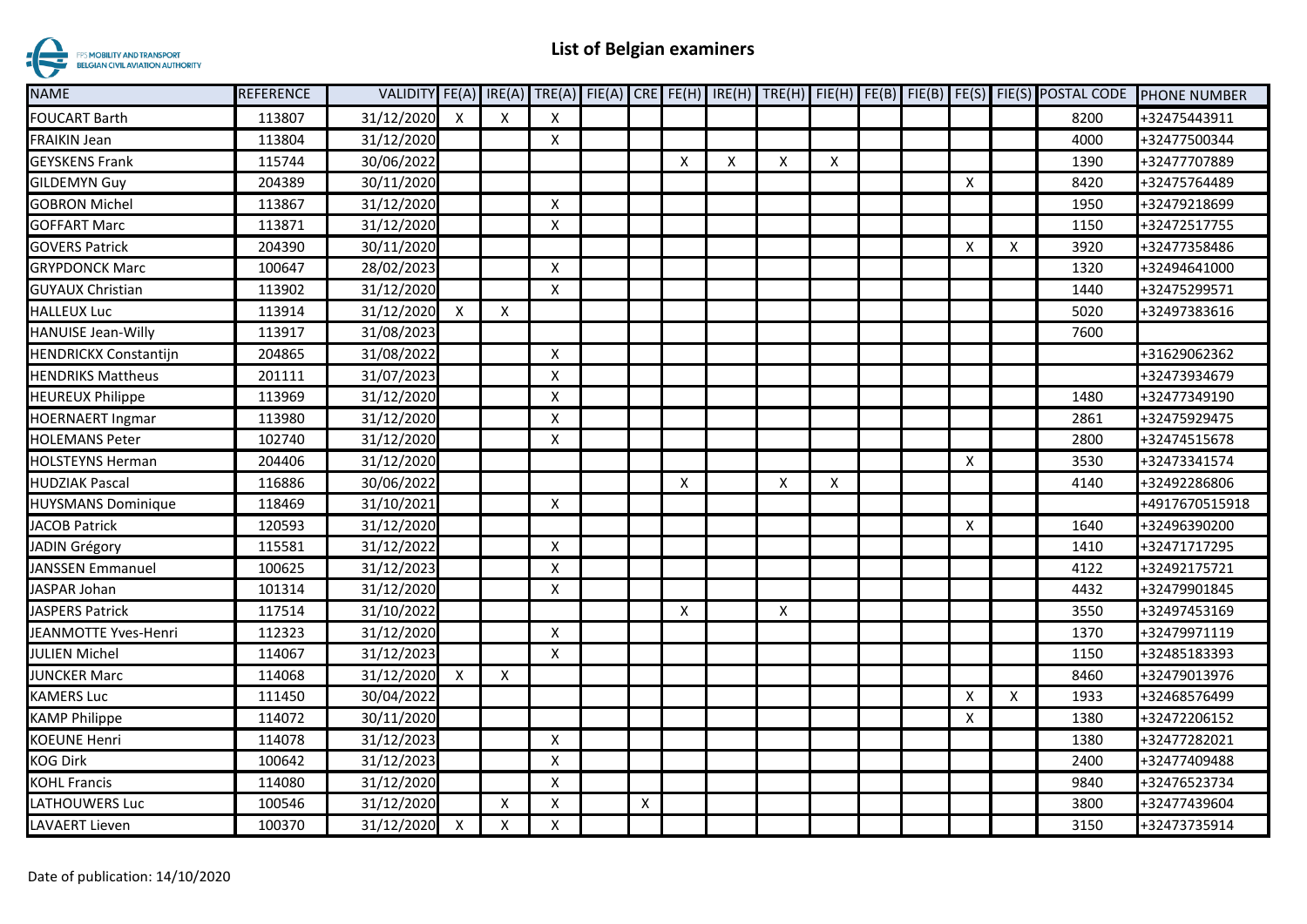

| <b>NAME</b>                   | <b>REFERENCE</b> |            |              |                           |                           |                           |              |   |   |   |   |                           |                           | VALIDITY FE(A) IRE(A) TRE(A) FIE(A) CRE FE(H) IRE(H) TRE(H) FIE(H) FE(B) FIE(B) FE(S) FIE(S) POSTAL CODE | <b>PHONE NUMBER</b> |
|-------------------------------|------------------|------------|--------------|---------------------------|---------------------------|---------------------------|--------------|---|---|---|---|---------------------------|---------------------------|----------------------------------------------------------------------------------------------------------|---------------------|
| LECLOUX Eric                  | 120304           | 31/07/2022 |              |                           |                           |                           |              |   |   |   |   | X                         | $\boldsymbol{\mathsf{X}}$ | 1310                                                                                                     | +32476838317        |
| LELIÈVRE Mark                 | 112623           | 30/11/2022 |              |                           |                           |                           |              |   |   |   |   |                           |                           | 3078                                                                                                     | +32478394872        |
| <b>LELOTTE Patrick</b>        | 114146           | 31/12/2023 |              |                           | X                         |                           |              |   |   |   |   |                           |                           |                                                                                                          | +33677520482        |
| LEMMENS Philippe              | 114150           | 31/12/2020 | X            | X                         |                           |                           | Χ            |   |   |   |   |                           |                           | 1400                                                                                                     | +32475424282        |
| LEMPEREUR Louis               | 114152           | 31/12/2020 |              |                           | X                         |                           |              |   |   |   |   |                           |                           |                                                                                                          | +32479902709        |
| LESCEU Xavier                 | 114160           | 31/12/2023 | X            |                           | Χ                         |                           |              |   |   |   |   |                           |                           |                                                                                                          | +33677864568        |
| LIEVENS Johan                 | 111702           | 31/10/2020 |              |                           |                           |                           |              |   |   |   |   | $\boldsymbol{\mathsf{X}}$ |                           | 9450                                                                                                     | +32475249387        |
| LIPS Geert                    | 112501           | 31/10/2020 |              |                           |                           |                           |              |   |   | X | Χ |                           |                           | 8880                                                                                                     | +32476990972        |
| LISMONT Bart                  | 118107           | 31/08/2022 | $\mathsf{x}$ |                           |                           |                           | X            |   |   |   |   |                           |                           | 3380                                                                                                     | +32475749571        |
| LITT André                    | 101084           | 31/12/2020 |              |                           |                           |                           |              |   |   |   |   | $\boldsymbol{\mathsf{X}}$ | $\boldsymbol{\mathsf{X}}$ | 6870                                                                                                     | +32495924920        |
| LOOSEN Gino                   | 114182           | 31/12/2023 | X            | $\boldsymbol{\mathsf{X}}$ | X                         |                           |              |   |   |   |   |                           |                           | 2600                                                                                                     | +32475250222        |
| LORANGE Jean                  | 100398           | 31/12/2020 | X            |                           |                           |                           |              |   |   |   |   |                           |                           | 4900                                                                                                     | +32477722716        |
| MACÉ DE GASTINES Nicolas      | 201762           | 31/12/2021 |              |                           |                           |                           |              | X | X |   |   |                           |                           | 1440                                                                                                     | +32475260505        |
| <b>MAES Axel</b>              | 114206           | 31/12/2020 |              |                           | X                         |                           |              |   |   |   |   |                           |                           | 1380                                                                                                     | +32478801869        |
| <b>MAGIS Richard</b>          | 115817           | 28/02/2023 |              |                           | X                         |                           |              |   |   |   |   |                           |                           | 4970                                                                                                     | +32475709472        |
| <b>MARTIN Philippe</b>        | 204473           | 30/11/2020 |              |                           |                           |                           |              |   |   |   |   | $\boldsymbol{\mathsf{X}}$ |                           | 8770                                                                                                     | +32495279077        |
| <b>MASSART Olivier</b>        | 114249           | 31/12/2020 |              |                           | X                         |                           |              |   |   |   |   |                           |                           | 1200                                                                                                     | +32477665694        |
| MASSOZ Michel                 | 116341           | 31/10/2020 |              |                           |                           |                           |              |   |   |   |   | $\pmb{\times}$            |                           | 4351                                                                                                     | +32495525954        |
| MAST Arne                     | 111682           | 31/12/2020 |              |                           | X                         |                           |              |   |   |   |   |                           |                           | 2860                                                                                                     | +32496225194        |
| <b>MATHURIN Laurent</b>       | 115713           | 30/11/2022 |              |                           | X                         |                           |              |   |   |   |   |                           |                           | 1390                                                                                                     |                     |
| <b>MATHUVIS Georgius</b>      | 114260           | 31/12/2020 | Χ            | X                         |                           | $\boldsymbol{\mathsf{X}}$ | X            |   |   |   |   |                           |                           | 3520                                                                                                     | +32478567438        |
| <b>MESMAEKERS Michel</b>      | 114284           | 31/10/2023 |              |                           |                           |                           |              |   |   |   |   |                           |                           |                                                                                                          |                     |
| <b>MEULEMAN Marc</b>          | 114279           | 31/12/2023 | $\mathsf{x}$ |                           |                           |                           | $\mathsf{X}$ |   |   |   |   |                           |                           | 8560                                                                                                     | +32474314039        |
| MOENS Werner                  | 114315           | 31/12/2023 |              |                           | $\boldsymbol{\mathsf{X}}$ |                           |              |   |   |   |   |                           |                           | 1980                                                                                                     | +32476522503        |
| <b>MOLLET Nicolas</b>         | 117580           | 31/03/2022 |              |                           | X                         |                           |              |   |   |   |   |                           |                           | 9620                                                                                                     | +32476422971        |
| <b>MORIS Olivier</b>          | 114321           | 31/12/2020 |              |                           | X                         |                           |              |   |   |   |   |                           |                           | 1170                                                                                                     | +32476323602        |
| <b>MULLENDERS Gilbert</b>     | 114337           | 30/11/2020 |              |                           |                           |                           |              |   |   |   |   | X                         | $\boldsymbol{\mathsf{X}}$ | 4300                                                                                                     | +32475981987        |
| MÉTENS Gérald                 | 102130           | 31/12/2022 |              |                           | $\pmb{\mathsf{X}}$        |                           |              |   |   |   |   |                           |                           | 5660                                                                                                     | +32476780523        |
| <b>NAUWELAERTS Leo</b>        | 114350           | 31/12/2020 |              |                           | $\pmb{\mathsf{X}}$        |                           |              |   |   |   |   |                           |                           | 2820                                                                                                     | +32477254812        |
| <b>NAVEIRAS PEREZ Dimitri</b> | 205040           | 31/07/2021 |              |                           | X                         |                           |              |   |   |   |   |                           |                           |                                                                                                          | +85362803820        |
| NAVEZ Benoît                  | 118015           | 31/12/2020 |              |                           | X                         |                           |              |   |   |   |   |                           |                           | 1367                                                                                                     | +32495927869        |
| NICOLAÏ Raymond               | 114383           | 31/12/2023 |              |                           | $\pmb{\mathsf{X}}$        |                           |              |   |   |   |   |                           |                           | 1332                                                                                                     | +32475244488        |
| <b>NOTELAERS Michel</b>       | 114386           | 31/12/2023 | X            | $\boldsymbol{\mathsf{X}}$ |                           |                           | X            |   |   |   |   |                           |                           | 3600                                                                                                     | +32475379205        |
| OP DE BEECK Léon              | 114406           | 31/12/2020 |              | X                         |                           |                           |              |   |   |   |   |                           |                           | 1930                                                                                                     | +32477259112        |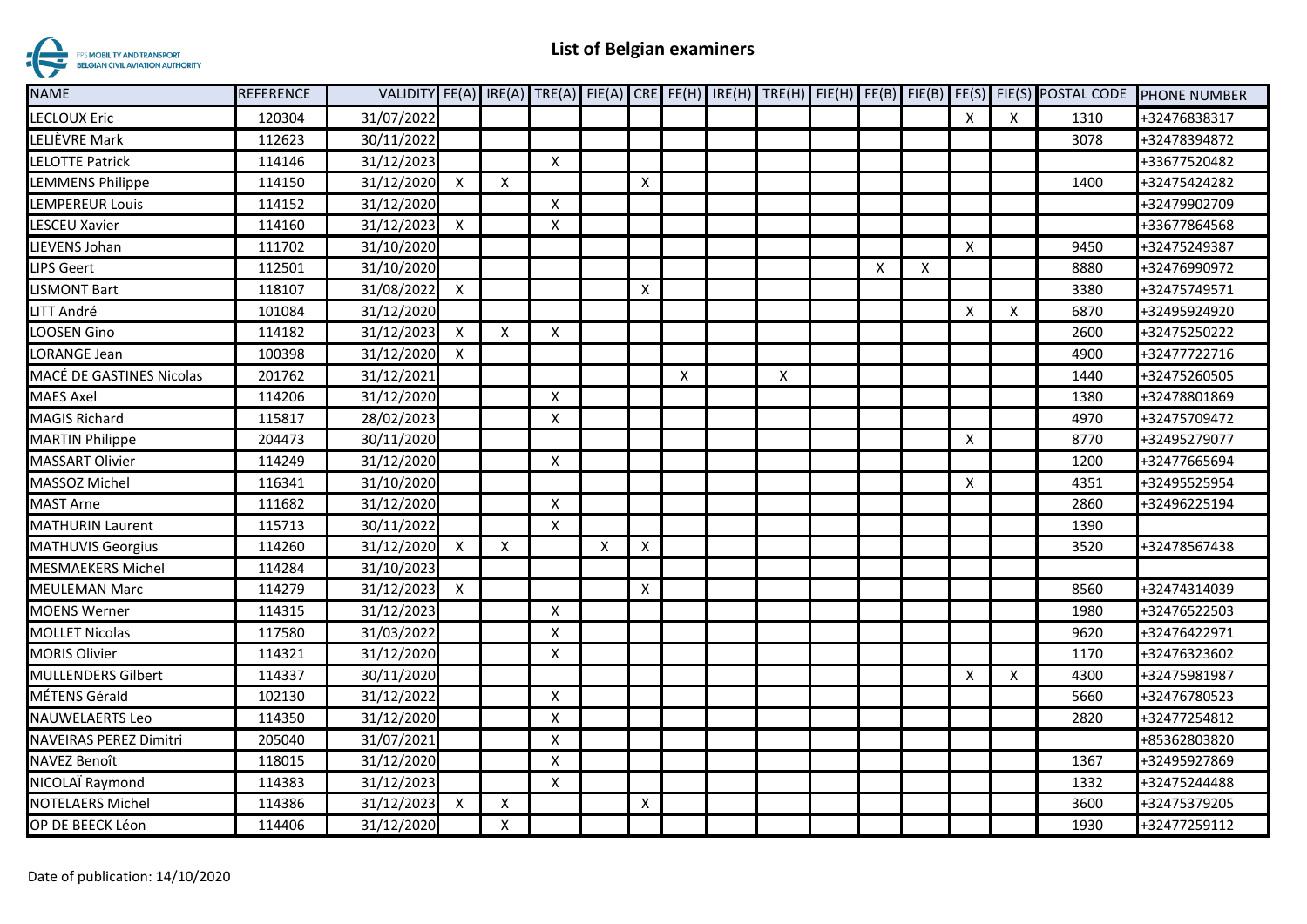

| <b>NAME</b>                 | <b>REFERENCE</b> |            |                           |                           |                           |   |                           |   |                           |   |                    |  |                           |   | VALIDITY FE(A) IRE(A) TRE(A) FIE(A) CRE FE(H) IRE(H) TRE(H) FIE(H) FE(B) FIE(B) FE(S) FIE(S) POSTAL CODE | <b>PHONE NUMBER</b> |
|-----------------------------|------------------|------------|---------------------------|---------------------------|---------------------------|---|---------------------------|---|---------------------------|---|--------------------|--|---------------------------|---|----------------------------------------------------------------------------------------------------------|---------------------|
| PAEPE Frédéric              | 107435           | 30/11/2020 |                           |                           |                           |   |                           |   |                           |   |                    |  | $\boldsymbol{\mathsf{X}}$ |   | 6890                                                                                                     | +32475981881        |
| PAEPE Hugo                  | 122537           | 30/11/2020 |                           |                           |                           |   |                           |   |                           |   |                    |  | $\boldsymbol{\mathsf{X}}$ | X | 6870                                                                                                     | +32475445464        |
| PAJOT Jean-Marc             | 100197           | 30/06/2022 |                           |                           |                           |   |                           | Χ |                           | X |                    |  |                           |   | 4500                                                                                                     | +32475295939        |
| <b>PALMANS Ronny</b>        | 114413           | 31/12/2023 |                           |                           | Χ                         |   |                           |   |                           |   |                    |  |                           |   | 3600                                                                                                     | +32489616246        |
| <b>PANIS Didier</b>         | 115851           | 31/01/2021 |                           |                           | Χ                         |   |                           |   |                           |   |                    |  |                           |   | 3920                                                                                                     | +32498077606        |
| <b>PARDON Guy</b>           | 101888           | 31/12/2020 |                           |                           | Χ                         |   |                           |   |                           |   |                    |  |                           |   | 3360                                                                                                     | +32474942664        |
| PAREDIS René                | 121310           | 31/12/2020 |                           |                           |                           |   |                           |   |                           |   |                    |  | $\boldsymbol{\mathsf{X}}$ |   | 3660                                                                                                     | +32496612603        |
| <b>PARISIS Bart</b>         | 100048           | 31/12/2020 |                           |                           | $\boldsymbol{\mathsf{X}}$ |   |                           |   |                           |   |                    |  |                           |   | 2900                                                                                                     | +32477778500        |
| PATUREAU Alain              | 114419           | 31/12/2020 |                           |                           | $\boldsymbol{\mathsf{x}}$ |   |                           |   |                           |   |                    |  |                           |   | 1080                                                                                                     | +32470735042        |
| <b>PEETERS Werner</b>       | 114427           | 31/12/2020 |                           |                           | Χ                         |   |                           |   |                           |   |                    |  |                           |   | 3120                                                                                                     | +32494620272        |
| PERNA Steven                | 101866           | 28/02/2021 |                           |                           | $\boldsymbol{\mathsf{x}}$ |   |                           |   |                           |   |                    |  |                           |   | 9550                                                                                                     | +32475404851        |
| <b>PHILIPPE Louis</b>       | 114439           | 31/12/2023 | $\mathsf{X}$              | $\boldsymbol{\mathsf{X}}$ |                           |   |                           |   |                           |   |                    |  |                           |   |                                                                                                          | +324773586          |
| PIHARD Michel               | 123112           | 31/05/2022 |                           |                           |                           |   |                           |   |                           |   |                    |  | $\boldsymbol{\mathsf{X}}$ | X | 5020                                                                                                     | +32472765528        |
| <b>POELMAN Daniel</b>       | 114457           | 31/12/2023 | $\boldsymbol{\mathsf{X}}$ | x                         | X                         | X | Χ                         |   |                           |   |                    |  |                           |   | 9032                                                                                                     | +32476980088        |
| POSSEMIERS Jan              | 120243           | 31/12/2020 |                           | X                         | $\times$                  |   | X                         |   |                           |   |                    |  |                           |   | 2150                                                                                                     | +32473430846        |
| <b>PRAET Bart</b>           | 107722           | 30/11/2023 |                           |                           | $\boldsymbol{\mathsf{X}}$ |   |                           |   |                           |   |                    |  |                           |   | 3018                                                                                                     | +32476076960        |
| <b>QUINTELIER Dominique</b> | 116801           | 31/03/2022 |                           |                           | $\boldsymbol{\mathsf{x}}$ |   |                           |   |                           |   |                    |  |                           |   | 9160                                                                                                     | +32475556111        |
| <b>RAES Hugo</b>            | 114479           | 31/12/2023 |                           |                           | $\boldsymbol{\mathsf{X}}$ |   |                           |   |                           |   |                    |  |                           |   | 2820                                                                                                     | +32476523319        |
| <b>RASKIN Serge</b>         | 102087           | 31/12/2023 | $\boldsymbol{\mathsf{X}}$ | $\boldsymbol{\mathsf{x}}$ |                           |   |                           |   |                           |   |                    |  |                           |   | 1320                                                                                                     | +32494903889        |
| <b>REMIGIUS Daniel</b>      | 206458           | 31/03/2022 |                           |                           |                           |   |                           |   |                           |   |                    |  |                           |   |                                                                                                          | +33670653298        |
| <b>ROCOUR Didier</b>        | 100540           | 31/12/2020 |                           |                           | $\times$                  |   |                           |   |                           |   |                    |  |                           |   | 4500                                                                                                     | +32475562844        |
| ROELS Jan                   | 114504           | 31/07/2021 |                           |                           | $\boldsymbol{\mathsf{x}}$ |   |                           |   |                           |   |                    |  |                           |   | 9831                                                                                                     | +32474842299        |
| ROMBOUTS Paul               | 101145           | 31/08/2022 |                           |                           | X                         |   |                           |   |                           |   |                    |  |                           |   | 1200                                                                                                     | +32479880243        |
| <b>ROMMENS Robert</b>       | 112192           | 31/01/2021 |                           |                           |                           |   |                           |   |                           |   |                    |  | $\boldsymbol{\mathsf{X}}$ |   | 3500                                                                                                     | +32475537544        |
| ROOMS Jeremy                | 117845           | 30/09/2022 |                           |                           | $\boldsymbol{\mathsf{X}}$ |   |                           |   |                           |   |                    |  |                           |   | 9400                                                                                                     | +32478411884        |
| ROSSIGNOL Gianni            | 116837           | 31/05/2021 |                           |                           | Χ                         |   |                           |   |                           |   |                    |  |                           |   | 1120                                                                                                     | +32476271690        |
| <b>ROYANT Eric</b>          | 101766           | 31/12/2020 |                           |                           | $\boldsymbol{\mathsf{x}}$ |   |                           |   |                           |   |                    |  |                           |   | 1300                                                                                                     | +32499551670        |
| SAUSSEZ Christophe          | 114549           | 30/04/2022 |                           |                           | Χ                         |   |                           |   |                           |   |                    |  |                           |   | 1380                                                                                                     | +32473334190        |
| <b>SCHNEIDEWIND Denis</b>   | 114562           | 31/12/2020 |                           |                           | $\boldsymbol{\mathsf{x}}$ |   |                           |   |                           |   |                    |  |                           |   | 1200                                                                                                     | +32477500341        |
| <b>SCHREURS Robert</b>      | 114566           | 31/12/2023 | $\boldsymbol{\mathsf{X}}$ | $\boldsymbol{\mathsf{X}}$ |                           |   | $\boldsymbol{\mathsf{X}}$ |   |                           |   |                    |  |                           |   | 3940                                                                                                     | +32496384384        |
| <b>SIMILLION Marc</b>       | 114615           | 30/06/2022 |                           |                           |                           |   |                           | Χ | $\boldsymbol{\mathsf{X}}$ | X | $\pmb{\mathsf{X}}$ |  |                           |   | 8670                                                                                                     | +32486436777        |
| <b>SMET Frederic</b>        | 102301           | 31/12/2020 | $\boldsymbol{\mathsf{X}}$ | $\boldsymbol{\mathsf{x}}$ | x                         | X | X                         |   |                           |   |                    |  |                           |   | 8400                                                                                                     | +32475677677        |
| <b>SMEULDERS Anne</b>       | 210652           | 30/06/2021 | X                         |                           |                           |   |                           |   |                           |   |                    |  |                           |   | 1930                                                                                                     |                     |
| <b>SMITS Joost</b>          | 114629           | 31/12/2023 |                           |                           | $\boldsymbol{\mathsf{X}}$ |   |                           |   |                           |   |                    |  |                           |   | 2550                                                                                                     | +32476404641        |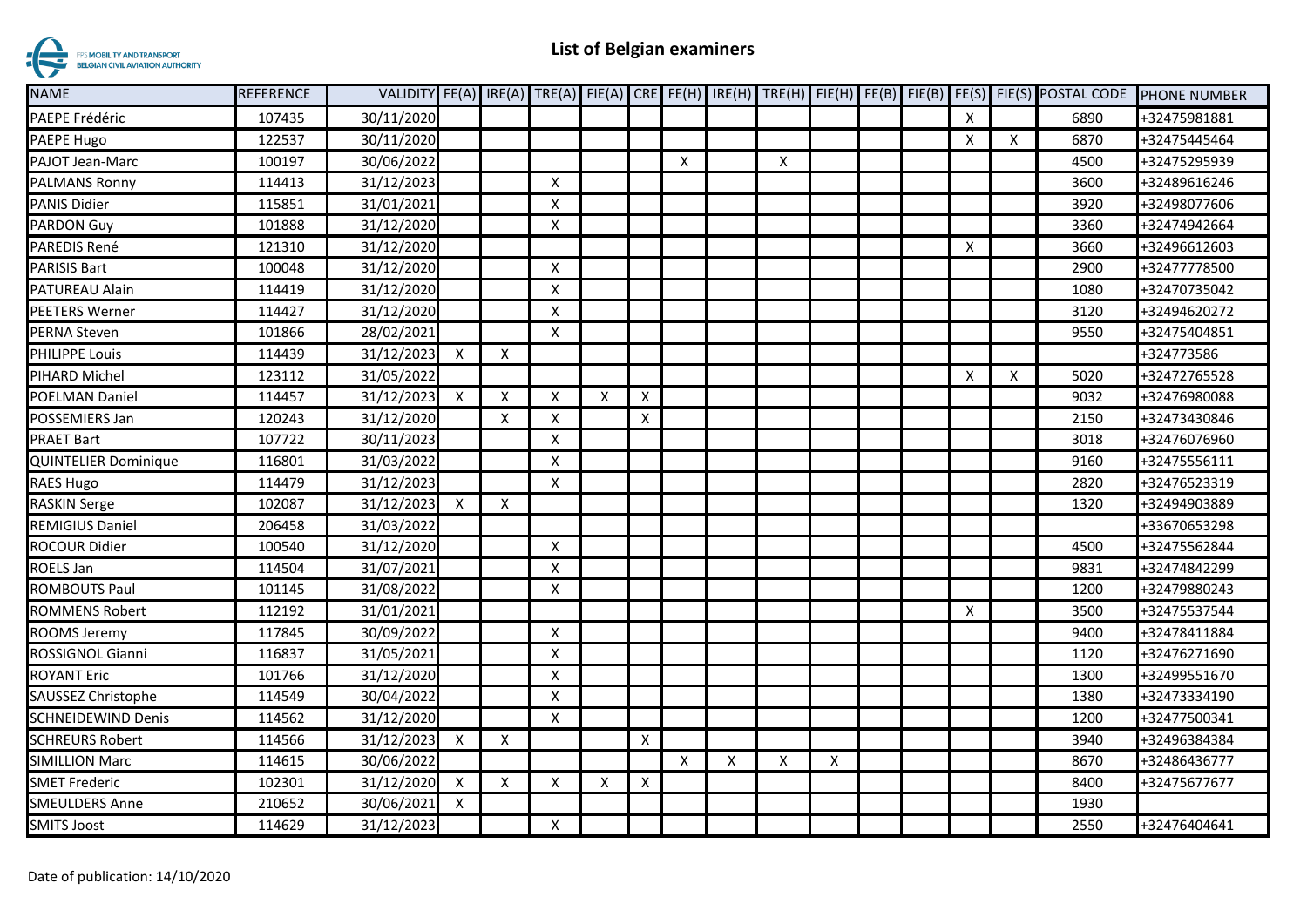

| <b>NAME</b>                | REFERENCE |              |              |                           |                           |   |   |   |   |  |                           |                           | VALIDITY FE(A) IRE(A) TRE(A) FIE(A) CRE FE(H) IRE(H) TRE(H) FIE(H) FE(B) FIE(B) FE(S) FIE(S) POSTAL CODE | <b>PHONE NUMBER</b> |
|----------------------------|-----------|--------------|--------------|---------------------------|---------------------------|---|---|---|---|--|---------------------------|---------------------------|----------------------------------------------------------------------------------------------------------|---------------------|
| <b>SOLHEID Peter</b>       | 112630    | 31/12/2020   | X            | $\pmb{\times}$            |                           |   |   |   |   |  |                           |                           | 3350                                                                                                     | +32485519165        |
| <b>SOUMAGNE Thierry</b>    | 100212    | 30/06/2022   |              |                           |                           |   | X | X | X |  |                           |                           | 1654                                                                                                     | +32475203968        |
| <b>SPEECKAERT Charles</b>  | 102741    | 30/11/2023   |              |                           | X                         |   |   |   |   |  |                           |                           | 1932                                                                                                     | +32475521573        |
| STOKBROEKX Danny           | 100214    | H 30/06/2022 | X            | X                         | X                         | x | X | X | X |  |                           |                           | 2820                                                                                                     | +32475709726        |
|                            |           | A 31/12/2023 |              |                           |                           |   |   |   |   |  |                           |                           |                                                                                                          |                     |
| SZYGULA Daniel             | 204567    | 31/01/2021   |              |                           |                           |   |   |   |   |  | $\boldsymbol{\mathsf{X}}$ |                           | 3665                                                                                                     | +32495818767        |
| <b>TACK Lucien</b>         | 114669    | 31/12/2020   |              |                           | $\pmb{\times}$            |   |   |   |   |  |                           |                           | 1730                                                                                                     | +32475725180        |
| <b>TANGHE Ludo</b>         | 100950    | H 30/06/2022 | X            | Х                         |                           |   | Χ |   |   |  |                           |                           | 8434                                                                                                     | +32477375551        |
|                            |           | A 31/12/2023 |              |                           |                           |   |   |   |   |  |                           |                           |                                                                                                          |                     |
| TCHAOUSSOGLOU Jean         | 114674    | 30/04/2023   |              |                           | $\boldsymbol{\mathsf{X}}$ |   |   |   |   |  |                           |                           | 1300                                                                                                     | +32477283730        |
| <b>TEUGELS Marc</b>        | 114683    | 31/12/2023   | $\mathsf{x}$ | $\boldsymbol{\mathsf{X}}$ |                           |   |   |   |   |  |                           |                           | 2930                                                                                                     | +32478411864        |
| <b>THYS Marc</b>           | 112470    | 31/12/2020   |              |                           |                           |   |   |   |   |  | $\boldsymbol{\mathsf{X}}$ | $\mathsf{X}$              | 2340                                                                                                     | +32479870012        |
| <b>TOMASEVIC Antoine</b>   | 114702    | 31/12/2023   |              |                           | $\boldsymbol{\mathsf{X}}$ |   |   |   |   |  |                           |                           |                                                                                                          | +32475474281        |
| <b>ULENAERS Peter</b>      | 102086    | 31/12/2023   | X            | X                         | Χ                         | X |   |   |   |  |                           |                           | 3560                                                                                                     | +32478569288        |
| <b>VAESSENS Tony</b>       | 114726    | 31/12/2020   |              |                           | X                         |   |   |   |   |  |                           |                           | 2500                                                                                                     | +32479803409        |
| <b>VAN AUTREVE Franz</b>   | 121244    | 31/01/2021   |              |                           |                           |   |   |   |   |  | $\boldsymbol{\mathsf{X}}$ |                           | 8760                                                                                                     | +32477523945        |
| <b>VAN BUYNDER Dave</b>    | 117557    | 30/09/2021   |              |                           | $\boldsymbol{\mathsf{x}}$ |   |   |   |   |  |                           |                           | 2530                                                                                                     | +32477893271        |
| VAN DAMME Benjamin         | 114751    | 31/12/2020   | X            | $\boldsymbol{\mathsf{x}}$ | X                         | X |   |   |   |  |                           |                           | 2520                                                                                                     | +32475250523        |
| <b>VAN DEN BERGH Kris</b>  | 100583    | 31/12/2020   | X            | Χ                         | Χ                         |   |   |   |   |  |                           |                           | 3360                                                                                                     | +32472548690        |
| VAN DER VELDE Peter        | 114795    | 31/12/2020   |              |                           | X                         |   |   |   |   |  |                           |                           | 2980                                                                                                     | +32474503038        |
| VAN DINGENEN Paul          | 114811    | 31/12/2023   | X            | $\pmb{\times}$            | x                         |   |   |   |   |  |                           |                           |                                                                                                          | +33631069839        |
| VAN EECKHOUDT Olivier      | 120280    | 31/12/2020   |              |                           |                           |   |   |   |   |  | $\boldsymbol{\mathsf{X}}$ |                           | 1320                                                                                                     | +32478284476        |
| <b>VAN GESTEL Dries</b>    | 204607    | 31/12/2020   |              |                           |                           |   |   |   |   |  | Χ                         |                           | 2300                                                                                                     | +32475818803        |
| VAN HUMBEECK Erwin         | 101844    | 30/11/2023   |              |                           | X                         |   |   |   |   |  |                           |                           | 1980                                                                                                     | +3215614962         |
| <b>VAN ISHOVEN Philip</b>  | 109236    | 30/06/2022   |              |                           |                           |   |   |   |   |  | $\boldsymbol{\mathsf{X}}$ | $\times$                  | 2180                                                                                                     | +32475792076        |
| VAN NIEUWENBORGH Jan       | 118592    | 31/12/2020   |              |                           | $\times$                  |   |   |   |   |  |                           |                           | 5300                                                                                                     | +32473738129        |
| <b>VAN PUT Michel</b>      | 124481    | 31/10/2021   |              |                           |                           |   |   |   |   |  | $\boldsymbol{\mathsf{X}}$ | X                         | 3582                                                                                                     | +32496055685        |
| <b>VANCOILLIE Steven</b>   | 120887    | 28/02/2023   |              |                           |                           |   | X |   |   |  |                           |                           | 8560                                                                                                     | +32477544285        |
| <b>VANDENDAELE Patrice</b> | 204629    | 31/05/2022   |              |                           |                           |   |   |   |   |  | $\boldsymbol{\mathsf{X}}$ | $\boldsymbol{\mathsf{X}}$ | 9600                                                                                                     | +32495532530        |
| <b>VANDER HEYDEN Yves</b>  | 204632    | 31/10/2020   |              |                           |                           |   |   |   |   |  | $\boldsymbol{\mathsf{X}}$ |                           | 4970                                                                                                     | +3287275020         |
| VANDER VEKEN Stéphane      | 204631    | 31/12/2020   |              |                           |                           |   |   |   |   |  | $\boldsymbol{\mathsf{X}}$ | X                         | 9830                                                                                                     | +3292824153         |
| <b>VANDEWALLE Eric</b>     | 122337    | 30/11/2020   |              |                           |                           |   |   |   |   |  | X                         |                           | 3020                                                                                                     | +32496577403        |
| VANHENTENRYCK Marc         | 114825    | 30/06/2022   |              |                           |                           |   | X | X |   |  |                           |                           | 3221                                                                                                     | +32477508007        |
| VANOVERBEKE Bart           | 100596    | 30/11/2020   |              |                           | X                         |   |   |   |   |  |                           |                           | 3000                                                                                                     | +32475657793        |